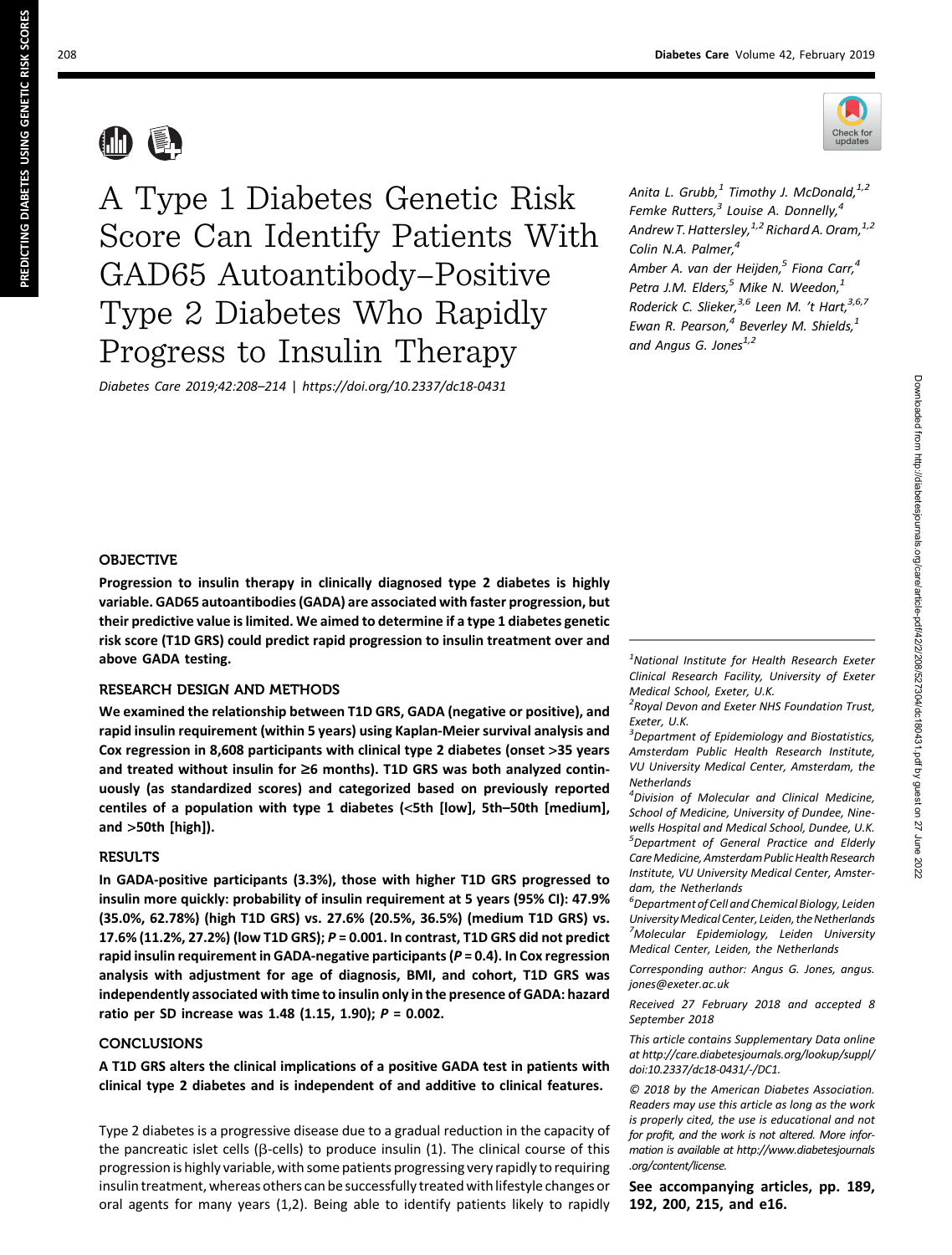progress may have clinical utility in prioritization monitoring and treatment escalation and in choice of therapy.

It has previously been shown that many patients with clinical features of type 2 diabetes have positive GAD65 autoantibodies (GADA) and that the presence of this autoantibody is associated with faster progression to insulin (3,4). This is often termed latent autoimmune diabetes in adults (LADA) (5,6). However, the predictive value of GADA testing is limited in a population with clinical type 2 diabetes, with many GADApositive patients not requiring insulin treatment for many years (4,7). Previous research has suggested that genetic variants in the HLA region associated with type 1 diabetes are associated with more rapid progression to insulin in patients with clinically defined type 2 diabetes and positive GADA (8).

We have recently developed a type 1 diabetes genetic risk score (T1D GRS), which provides an inexpensive (\$70 in our local clinical laboratory and  $<$ \$20 where DNA has been previously extracted), integrated assessment of a person's genetic susceptibility to type 1 diabetes (9). The score is composed of 30 type 1 diabetes risk variants weighted for effect size and aids discrimination of type 1 diabetes from type 2 diabetes. The T1D GRS has advantages over HLA typing alone, as it includes more genetic information, is cheaper than conventional HLA typing, and represents a continuous scale of likelihood of type 1 diabetes susceptibility. In young-onset adults (diagnosed between 20 and 40 years of age), it can predict insulin dependence and is independent of and additive to islet autoantibodies and clinical features (9). It is not known if the T1D GRS will improve the prediction of insulin requirement by GADA in clinically defined type 2 diabetes.

We aimed to determine if the T1D GRS could predict rapid progression to insulin (within 5 years of diagnosis) over and above GADA testing in patients with a clinical diagnosis of type 2 diabetes treated without insulin at diagnosis.

### RESEARCH DESIGN AND METHODS

We examined the relationship between GADA, T1D GRS, and progression to insulin therapy using survival analysis in 8,608 participants with clinical type 2 diabetes initially treated without insulin therapy.

#### Study Population

Included participants had a clinical diagnosis of type 2 diabetes after 35 years of age, were treated without insulin for the first 6 months from diagnosis, and were of white European origin. The study complies with the Declaration of Helsinki.

Participants were identified in the following cohorts: Genetics of Diabetes Audit and Research in Tayside Scotland (GoDARTS) (10), Hoorn Diabetes Care System (DCS) (11), Diabetes Alliance for Research in England (DARE) (12), Predicting Response to Incretin Based Agents in Type 2 Diabetes (PRIBA) (13), and MRC MASTERMIND Progressors (14). These cohorts were studies of participants with a clinical diagnosis of type 2 diabetes recruited from primary and secondary care and are population based, with the exception of PRIBA and MRC MASTERMIND Progressors, which account for  $<$ 10% of participants. Summaries of the cohort recruitment and data collection methods are shown in [Supplementary Table 1,](http://care.diabetesjournals.org/lookup/suppl/doi:10.2337/dc18-0431/-/DC1) and a flow diagram of sample selection is shown in [Supplementary Fig. 1.](http://care.diabetesjournals.org/lookup/suppl/doi:10.2337/dc18-0431/-/DC1)

Participants known to have had GADA testing either performed in clinical practice or prior to diagnosis (through review of electronic laboratory records) were excluded due to the risk of the result influencing the clinician's treatment decision.

In the GoDARTS cohort, participants diagnosed with diabetes before 1 January 1994 were excluded; due to insufficient prescribing information, we were unable to define time to insulin prior to this date. In the DARE cohort, only the participants recruited in the Exeter center with saved serum were included.

## Assessment of Diabetes Progression (Time to Insulin)

For GoDARTS and DCS cohorts, time to insulin was defined from electronic prescription records. For Exeter cohorts (DARE, PRIBA, and MRC MASTERMIND Progressors), insulin treatment, date of commencing insulin, and date of diagnosis were self-reported at a single visit.

#### Laboratory Measurement

The Academic Department of Blood Sciences at the Royal Devon and Exeter Hospital measured GADA for all five cohorts at a median diabetes duration of 6.1 years, using the same assay from biobanked samples stored at  $-80^{\circ}$ C.

GADA was performed using the RSR Limited ELISA (RSR Limited, Cardiff, U.K.) on the Dynex DS2 ELISA Robot (Dynex Technologics, Worthing, U.K.). The cutoff for positivity was  $\geq$ 11 units/mL, based on the 97.5th centile of 1,559 control participants without diabetes (15). The lowest reportable value (lowest calibrant) was 5.0 units/mL. The laboratory participates in the International Autoantibody Standardization Program.

The  $HbA_{1c}$  value at latest follow-up (closest available result, median 10.6 years diabetes duration) was obtained from electronic health care records or measured on a research sample by the Academic Department of Blood Sciences at the Royal Devon and Exeter Hospital.

## Assessment of T1D GRS

The development of the T1D GRS has been described previously (9). In brief, T1D GRS consists of 30 common type 1 diabetes genetic variants (single nucleotide polymorphisms [SNPs]) from HLA and non-HLA loci; each variant is weighted by their effect size on type 1 diabetes risk from previously published literature, with weights forDR3/DR4-DQ8assigned based on imputed haplotypes. The combined score represents an individual's genetic susceptibility to type 1 diabetes. Variants used to derive the score are shown in [Supplementary Table 2](http://care.diabetesjournals.org/lookup/suppl/doi:10.2337/dc18-0431/-/DC1). For ease of clinical interpretation, the score is presented in this article as the centile position of the distribution in the Wellcome Trust Case Control Consortium population with type 1 diabetes (16).

In the Exeter cohorts, genotyping was performed using the KASP genotyping assay by LGC Genomics (Hoddesdon, U.K.) as previously described (9). Genotyping in the GoDARTS cohort was performed using custom genotyping arrays (including Immunochip, Cardio-Metabochip [Metabochip], and Human Exome array) from Illumina as previously described (17). Genotyping in the DCS cohort was performed with Illumina's HumanCoreExome Array and imputed using IMPUTE2 (18) into the 1,000 Genomes March 2012 reference panel. All SNPs had an INFO (Information content metric in  $PLINK$ )  $>0.8$ .

T1D GRS calculation was not performed if genotyping results were missing for either of the two alleles with the greatest weighting (DR3/DR4-DQ8 or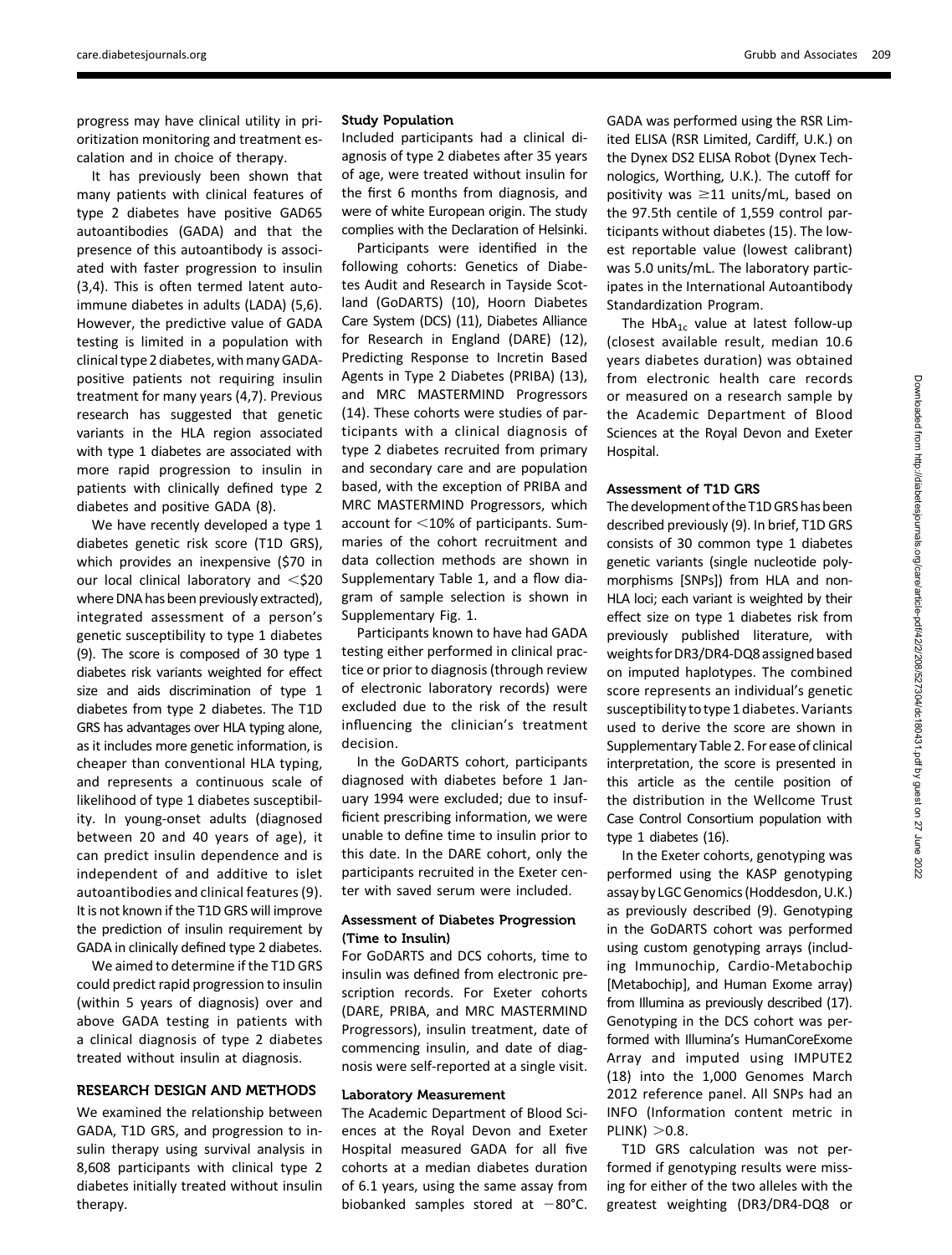HLA DRB1 15) or if more than two of any other SNPs were missing.

#### Statistical Analysis

We assessed the relationship between time to insulin treatment and each of GADA and T1D GRS using survival analysis. For this analysis, T1D GRS was categorized based on centiles of a population with type 1 diabetes (Wellcome Trust Case Control Consortium  $[16]$ : <5th centile ( $<$  0.234 [low]), 5th–50th centile  $( \ge 0.234$  and  $\le 0.280$  [medium]), and  $>$ 50th centile ( $>$ 0.280 [high]) as previously reported (9,19). GADA was dichotomized into negative or positive based on the cutoff for positivity. Participants were then classified into six risk groups from these categories: 1) GADA negative, low T1D GRS, 2) GADA negative, medium T1D GRS, 3) GADA negative, high T1D GRS, 4) GADA positive, low T1D GRS, 5) GADA positive, medium T1D GRS, and 6) GADA positive, high T1D GRS.

Time to insulin data were censored at 5 years (or the latest available time point not on insulin, if earlier). Survival distributions for time to insulin, stratified by risk groups, were estimated using the Kaplan-Meier product limit estimator (20). The proportional hazard assumption was checked visually and failed. Differences in time to insulin among risk groups were therefore compared using the Wilcoxon (Breslow) test. Positive predicted values were obtained from the product limit estimator, which makes allowances for censored observations.

To assess whether clinical characteristics were different across risk groups, we performed the Wilcoxon test for trend (21) on the continuous variables and Pearson  $\chi^2$  test for categorical variables.

To assess whether GADA, T1D GRS (as a continuous covariate), age of diagnosis, and BMI (closest available to diagnosis, median 3 years diabetes duration) are independent predictors of rapid progression to insulin, we performed multivariate Cox proportional hazards regression analysis (22). When T1D GRS was used as a continuous covariate, the proportional hazard assumption was satisfied. T1D GRS and GADA were added in as separate variables and as an interaction term. The log-linearity assumption was checked by examining Martingale-based residual plots and

considered valid. Study of origin was included as a strata variable to control for effects of cohort differences.

As a 10 SNP T1D GRS combining the 10 alleles with the greatest weightings ordered by published odds ratios [\(Supplementary Table 3](http://care.diabetesjournals.org/lookup/suppl/doi:10.2337/dc18-0431/-/DC1)) has also been proposed for clinical practice, we repeated survival analysis using T1D GRS defined by this 10 SNP score using the same centile cutoffs for categorization (9). We also estimated survival distributions for risk groups based on imputed HLA-DR3/DR4 genotypes, individually and grouped by number of copies of at-risk alleles.

Median follow-up time was calculated using the reverse Kaplan-Meier method (23). All analysis was performed in Stata/ SE 15.1 (StataCorp, College Station, TX).

## RESULTS

We identified 8,608 participants with a clinical diagnosis of type 2 diabetes meeting all of our inclusion criteria. Table 1 shows the characteristics for these participants. A total of 79.9%  $(n =$ 6,879) had been followed for at least 5 years; median follow-up time, calculated as the median time to censoring (insulin treatment or latest follow-up), was 10.5 (95% CI 10.3, 10.6) years. A total of 7.8% ( $n = 533$ ) of those participants with over 5 years' follow-up had progressed to insulin  $\leq$ 5 years, and 3.3%  $(n = 280)$  of participants were GADA positive (measured at a median 6.1 years diabetes duration). The distribution of participants by low, medium, and high T1D GRS category was 53.2% ( $n = 4,580$ ), 40.7% ( $n = 3,504$ ), and 6.1% ( $n = 524$ ), respectively. Characteristics of the participants stratified by cohort are shown in [Supplementary Table 4.](http://care.diabetesjournals.org/lookup/suppl/doi:10.2337/dc18-0431/-/DC1)

# High T1D GRS Is Associated With Markedly Higher Rates of Rapid Insulin Requirement in Participants With Positive GADA, but Is Not Associated in Those Who Are GADA Negative

T1D GRS was strongly predictive of rapid insulin requirement in participants with positive GADA (Fig. 1). In GADA-positive participants, those with higher T1D GRS progressed to insulin more quickly ( $P =$ 0.001); the probability of requiring insulin at 5 years postdiagnosis (positive predictive value) (95% CI) was: 47.9% (35.0%, 62.78%) (high T1D GRS) vs. 27.6% (20.5%, 36.5%) (medium T1D GRS) vs. 17.6% (11.2%, 27.2%) (low T1D GRS).

T1D GRS was not associated with rapid insulin requirement in GADA-negative participants. For the GADA-negative participants, the probability of requiring insulin at 5 years postdiagnosis was similar across all risk groups ( $P = 0.4$ ): 7.4% (5.3%, 10.3%) (high T1D GRS) vs. 7.3% (6.5%, 8.3%) (medium T1D GRS) vs. 6.7% (5.9%, 7.5%) (low T1D GRS).

# Differences in T1D GRS Were Associated With Higher  $HbA_{1c}$  and Lower BMI in GADA-Positive Participants but No Differences in Other Clinical Features

The characteristics of the GADA-positive and -negative participants split by T1D GRS category are shown in Table 2. In GADA-positive participants,  $HbA_{1c}$  increased ( $P = 0.04$ ) and BMI decreased  $(P = 0.01)$  with higher T1D GRS category. In GADA-negative participants, clinical

# Table 1—Participant characteristics Characteristic Value Sex (% male) 56.4 Age at diagnosis (years) 60 (52, 68) BMI  $(kg/m<sup>2</sup>)*$ )\* 30.4 (27.2, 34.7) Duration of diabetes at latest follow-up (years) 10.6 (6.0, 14.3) Duration of diabetes at GADA (years) 6.1 (3.3, 10.0) Insulin treated within 5 years (%)<sup>†</sup> 7.8  $HbA_{1c}$  (%)‡ 7.0 (6.4, 8.0)  $HbA_{1c}$  (mmol/mol) $\ddagger$  53 (46, 64) GADA positive (%) 3.3 T1D GRS centile§ 4.2 (0.6, 16.1)

Data are median (interquartile range) or percentage ( $n = 8,608$ ). \*Closest to diagnosis (median 3 years diabetes duration). †Percentage of participants observed for at least 5 years. ‡At latest follow-up. §Centile of participants with type 1 diabetes from the Wellcome Trust Case Control Consortium.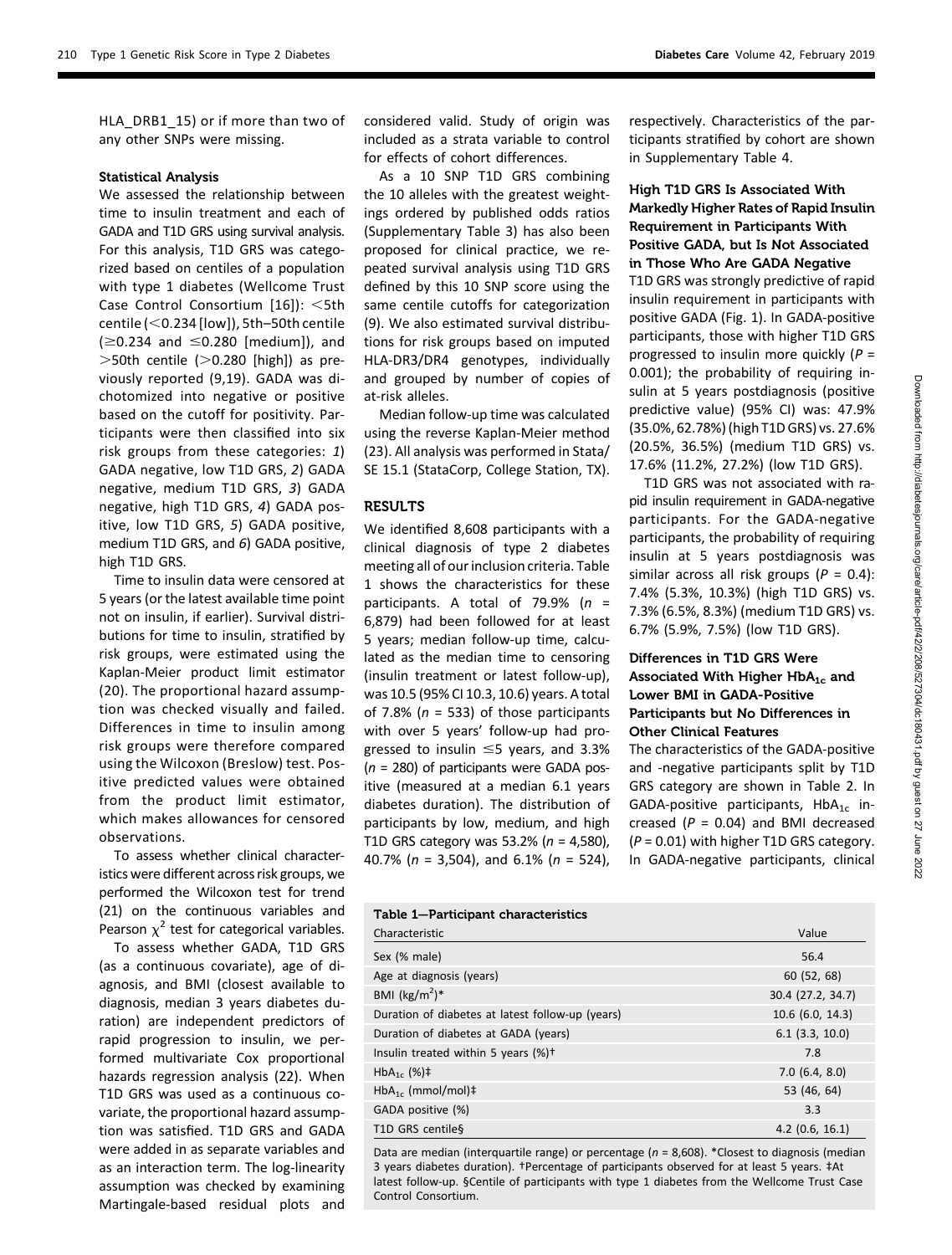

Figure 1—Kaplan-Meier plot of probability of requiring insulin therapy during 5-year follow-up by risk group of T1D GRS. Solid lines represent GADA-positive groups, and dashed lines represent GADA-negative groups. Blue indicates low T1D GRS ( $<$ 5th centile of a population with type 1 diabetes  $[<0.234]$ ), orange is medium T1D GRS (5th–50th centile of a population with type 1 diabetes [ $\geq$ 0.234 and  $\leq$  0.280]), and red is high T1D GRS ( $>$ 50th centile of a population with type 1 diabetes  $[>0.280]$ ). Ab, antibody.

characteristics were similar across all categories of T1D GRS.

When comparing the characteristics of GADA-positive and -negative participants (Table 2), GADA-positive participants had a higher T1D GRS (median 0.251 vs. 0.231;  $P < 0.001$ ) and a lower BMI (median 28.73 vs. 30.48;  $P < 0.001$ ) but similar age of diagnosis (median 59 vs. 60 years;  $P = 0.052$ ).

## T1D GRS and GADA Are Predictors of Rapid Insulin Requirement and Are Independent of Age and BMI

Table 3 shows the Cox proportional hazards regression model for time to insulin (censored at 5 years) controlled for effects of cohort differences. As expected, the presence of GADA was a significant predictor of time to insulin (hazard ratio [HR] 3.43 [2.50, 4.71];  $P <$ 0.001). T1D GRS was independently associated with time to insulin, but only in the presence of GADA (HR per 1-SD increase in T1D GRS 1.48 [1.15, 1.90];  $P = 0.002$ ). These associations were independent of age at diagnosis and BMI.

## A 10 SNP T1D GRS and HLA Type Alone Are Predictive of Future Insulin Requirement

The association between the 10 SNP T1D GRS and rapid insulin requirement was consistent with our findings using the full 30 SNP T1D GRS. The 10 SNP T1D GRS was associated with rapid insulin requirement in the GADA-positive risk groups  $(P < 0.001)$  but was not associated in the GADA-negative groups  $(P = 0.4)$ [\(Supplementary Fig. 2](http://care.diabetesjournals.org/lookup/suppl/doi:10.2337/dc18-0431/-/DC1)). In the Cox proportional hazards regression model [\(Supplementary Table 5](http://care.diabetesjournals.org/lookup/suppl/doi:10.2337/dc18-0431/-/DC1)), the 10 SNP T1D GRS was independently associated with future insulin treatment in GADApositive participants (HR per 1-SD increase in T1D GRS 1.34 [1.05, 1.71];  $P = 0.02$ ). Kaplan-Meier plots for HLA-DR3/DR4 genotype risk groups, individually and grouped by number of atrisk alleles, are shown in [Supplementary](http://care.diabetesjournals.org/lookup/suppl/doi:10.2337/dc18-0431/-/DC1) [Figs. 3](http://care.diabetesjournals.org/lookup/suppl/doi:10.2337/dc18-0431/-/DC1) and [4](http://care.diabetesjournals.org/lookup/suppl/doi:10.2337/dc18-0431/-/DC1).

# CONCLUSIONS

In this large study of participants with a clinical diagnosis of type 2 diabetes, we have found that type 1 genetic susceptibility alters the clinical implications of a positive GADA when predicting rapid time to insulin. GADA-positive participants with high T1D GRS were more likely to require insulin within 5 years of diagnosis, with 48% progressing to insulin in this time in contrast to only 18% in participants with low T1D GRS. The T1D GRS was independent of and additive to participant's age of diagnosis and BMI. However, T1D GRS was not associated with rapid insulin requirement in participants who were GADA negative.

To our knowledge, this is the first study to assess the association between an integrated assessment of type 1 genetic risk and GADA in patients with type 2 diabetes or LADA. A key strength of this study is the use of large, predominantly population-based, cohorts of participants diagnosed with type 2 diabetes and, to date, is the largest cohort with measured GADA in a Western population. This means our results are likely to reflect true associations in patients seen in clinical practice. An additional key strength is the use of a single laboratory and assay for measuring GADA across cohorts, with a very robustly defined threshold for positive GADA based on alarge, predominantlyadult control population. We have demonstrated that our results are independent of and additive to participants' clinical features.

A limitation of our study is that time to insulin has been self-reported in the Exeter cohorts at a single visit, in contrast to other cohorts in which electronic health care records were available. Insulin commencement was also based on clinical decision making rather than a trial protocol. Both of these aspects may introduce imprecision but because both clinicians and participants were unaware of the results, systematic bias would be unlikely. An additional limitation of cross-sectional study design is that GADA was measured at a median 6.1 years diabetes duration, which could result in a lower prevalence than if measurement was undertaken at diagnosis. However, in adult populations, the difference is likely to be small, with GADA positivity being stable over the first 6 years in the UK Prospective Diabetes Study (UKPDS) participants (adult-onset type 2 diabetes) (24) and a modest reduction in prevalence (from 72 to 63%) observed after 8 years in adult-onset type 1 diabetes (25). The results of this study can only be applied to white European populations, and we do not have measurement of other islet autoantibodies in this cohort-the interaction between genetic risk and other islet autoantibodies would be an area of interest for future research (26).

Our findings are consistent with previous research in a population of participants diagnosed with diabetes between 20 and 40 years of age, in whom the same T1D GRS was predictive of insulindependent diabetes (9), and other work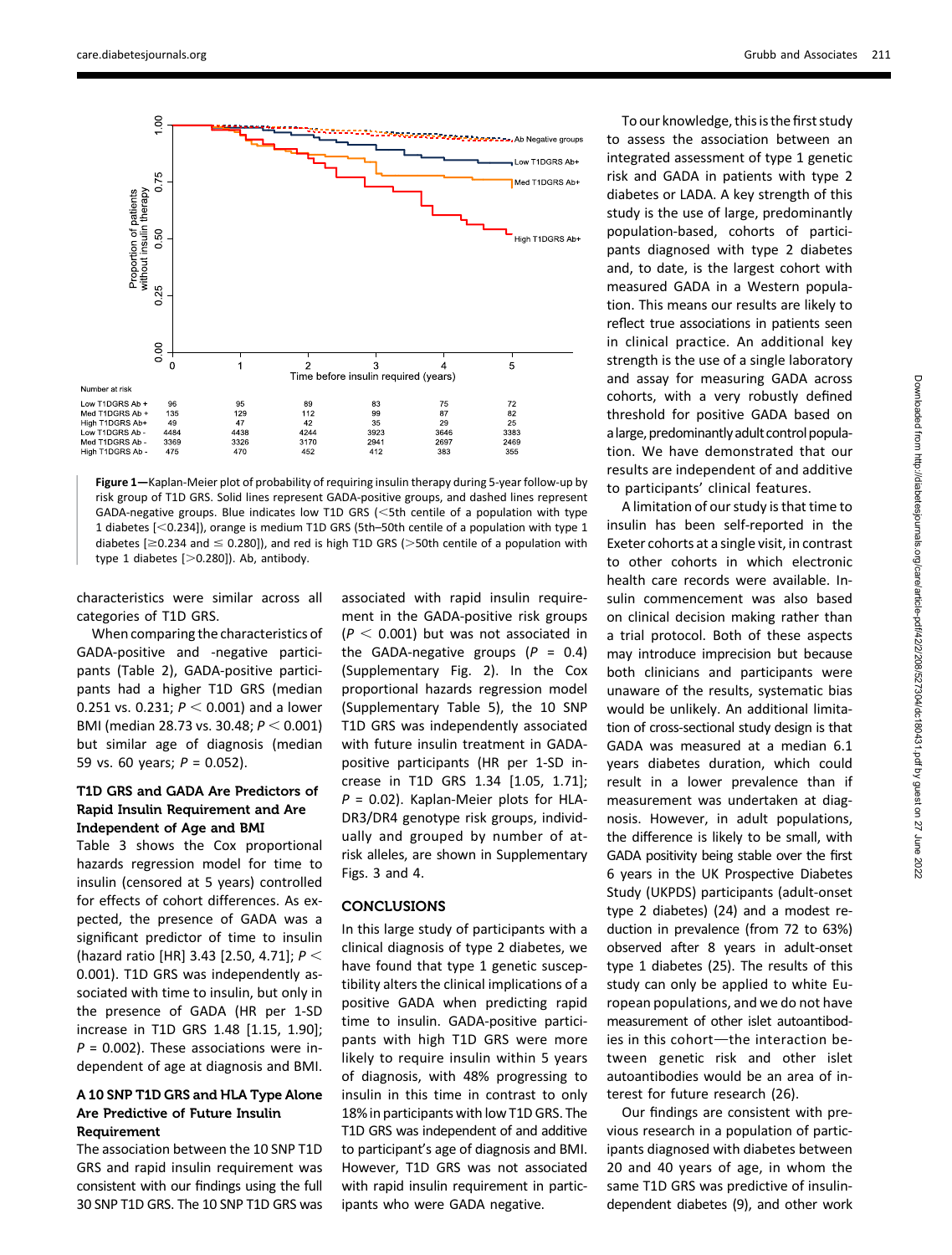|                                                  |                        | $\le$ 5th T1D GRS centile for 5th–50th T1D GRS centile for $>$ 50th T1D GRS centile for |                         | P     |
|--------------------------------------------------|------------------------|-----------------------------------------------------------------------------------------|-------------------------|-------|
|                                                  | type 1 diabetes‡ (low) | type 1 diabetes‡ (medium)                                                               | type 1 diabetes‡ (high) | value |
| GADA negative                                    |                        |                                                                                         |                         |       |
| n (% of GADA negative)                           | 4,484 (54)             | 3,369(40)                                                                               | 475(6)                  |       |
| Sex (% male)                                     | 56.2                   | 57.0                                                                                    | 56.2                    | >0.1  |
| Age at diagnosis (years)                         | 60 (52, 68)            | 60 (52, 68)                                                                             | 60 (51, 68)             | >0.1  |
| BMI $(kg/m2)*$                                   | 30.5 (27.3, 34.9)      | 30.4 (27.1, 34.6)                                                                       | 30.7 (27.4, 34.3)       | >0.1  |
| Duration of diabetes at latest follow-up (years) | 10.6 (6.1, 14.4)       | $10.5$ (5.8, 14.1)                                                                      | $10.6$ (6.0, 14.4)      | >0.1  |
| Duration of diabetes at GADA (years)             | $6.3$ (3.3, 10.0)      | $6.0$ (3.3, 10.0)                                                                       | $6.3$ (3.6, 10.2)       | >0.1  |
| $HbA_{1c}$ (%) <sup>+</sup>                      | 7.0(6.4, 8.0)          | 7.0(6.4, 8.0)                                                                           | 6.9(6.4, 8.0)           | >0.1  |
| $HbA_{1c}$ (mmol/mol) <sup>+</sup>               | 53 (46, 64)            | 53 (46, 64)                                                                             | 52 (46, 64)             | >0.1  |
| Insulin treated within 5 years                   |                        |                                                                                         |                         |       |
| (when observed $\geq$ 5 years) (%)               | 6.7                    | 7.4                                                                                     | 8.1                     | >0.1  |
| GADA (units/mL)                                  | 4.9(4.9, 5.0)          | 4.9(4.9, 5.0)                                                                           | 4.9(4.9, 5.0)           | >0.1  |
| <b>GADA</b> positive                             |                        |                                                                                         |                         |       |
| n (% of GADA positive)                           | 96 (34)                | 135 (48)                                                                                | 49 (18)                 |       |
| Sex (% male)                                     | 51.0                   | 57.0                                                                                    | 49.0                    | >0.1  |
| Age at diagnosis (years)                         | 61 (50, 69)            | 59 (51, 67)                                                                             | 54 (49, 63)             | 0.06  |
| BMI $(kg/m2)*$                                   | 29.6 (26.7, 34.1)      | 28.7 (25.6, 32.5)                                                                       | 27.7 (25.4, 30.4)       | 0.01  |
| Duration of diabetes at latest follow-up (years) | $11.1$ (9.0., 13.8)    | 10.4 (6.7, 14.9)                                                                        | $11.8$ (9.1, 15.0)      | >0.1  |
| Duration of diabetes at GADA (years)             | $5.2$ (3.1, 9.5)       | $5.6$ (3.0, 10.1)                                                                       | 8.9(4.9, 11.1)          | 0.01  |
| $HbA_{1c}$ (%) <sup>+</sup>                      | 7.3(6.6, 9.1)          | $7.8$ (6.7, 9.0)                                                                        | 8.1(7.1, 9.1)           | 0.04  |
| $HbA_{1c}$ (mmol/mol) <sup>+</sup>               | 56 (49, 76)            | 62 (50, 75)                                                                             | 66 (55, 77)             | 0.04  |
| Insulin treated within 5 years                   |                        |                                                                                         |                         |       |
| (when observed $\geq$ 5 years) (%)               | 18.4                   | 27.8                                                                                    | 40.5                    | 0.03  |
| GADA (units/mL)                                  | 77.6 (24.3, 1,191.9)   | 111.4 (28.8, 1,354.9)                                                                   | 175.9 (38.6, 1,218.2)   | >0.1  |

# Table 2—Participant characteristics by risk group

Data are median (interquartile range) or percentage. P values given for continuous variables are Wilcoxon-type test for trend and Pearson  $\chi^2$ for categorical variables. \*Closest to diagnosis (median 3 years diabetes duration). †At latest follow-up. ‡Centile of participants with type 1 diabetes from the Wellcome Trust Case Control Consortium.

that has shown this risk score to be additive to islet autoantibodies in predicting future type 1 diabetes (27,28). It is also consistent with previous research showing patients defined as LADA who have HLA type associated with type 1 diabetes susceptibility have more rapid progression to insulin (8), and with research showing a combination of positive islet cell autoantibodies and high-risk HLA is associated with low C-peptide in a cohort diagnosed as having type 2 diabetes in contrast to either of these features alone (29). Although the relationship between integrated genetic risk of type 1 diabetes and progression of type 2 diabetes or LADA has not been previously assessed, it has previously

been shown that a type 2 diabetes genetic risk score covering 61 established type 2 diabetes risk variants is not associated with time to insulin (17) and that a 69 SNP type 2 diabetes genetic risk score has very limited utility in discriminating patients with type 1 from type 2 diabetes (9).

The prevalence of positive GADA in our cohorts was lower than in much of the previous literature, with previous multicenter studies reporting widely varying prevalence of positive GADA in populations with type 2 diabetes ranging from 4 to 14% (30,31). In addition to diabetes duration, differences in the prevalence of GADA positivity between our and other studies may be explained by our use of

Table 3—HR from Cox proportional regression model (adjusted for cohort) for time to insulin censored at 5 years (30 SNP T1D GRS)

| Variable                                              | HR (95% CI)            | P value |
|-------------------------------------------------------|------------------------|---------|
| <b>GADA</b> negative                                  | 1                      |         |
| <b>GADA</b> positive                                  | 3.43 (2.50, 4.71)      | < 0.001 |
| GADA negative: T1D GRS (per 1-SD increase in T1D GRS) | $1.02$ (0.94, 1.12)    | > 0.1   |
| GADA positive: T1D GRS (per 1-SD increase in T1D GRS) | $1.48$ (1.15, 1.90)    | 0.002   |
| Age at diagnosis (per 1 year)                         | $0.97$ (0.96, 0.97)    | < 0.001 |
| BMI (per kg/m <sup>2</sup> unit)*                     | $1.00$ (0.98, $1.01$ ) | > 0.1   |
| *Closest to diagnosis.                                |                        |         |

an assay with higher specificity than used in many other studies (30–34), our lack of an upper age limit (with lower GADA prevalence seen at older ages [4,34,35]), and our use of predominantly population cohorts not selected from secondary care in which treatment with insulin is more frequent. We have used a robustly defined high specificity (97.5%) threshold to define positive GADA in line with current clinical laboratory practice using a large control population. Detectable GADA are commonly found in healthy adult populations without diabetes, and therefore, a threshold based on a control population is recommended to robustly define GADA positivity (32–34). An additional potential reason for low autoantibody prevalence is that we have excluded a small number of cohort participants who had GADA tested in clinical practice, which may have influenced treatment choice. However, only 47 participants were excluded, of whom only 13 were GADA positive, so the effect on overall prevalence is small.

Our findings have clear implications for clinical practice. The T1D GRS represents a novel clinical test that can be used to enhance the prognostic value of GADA testing. For predicting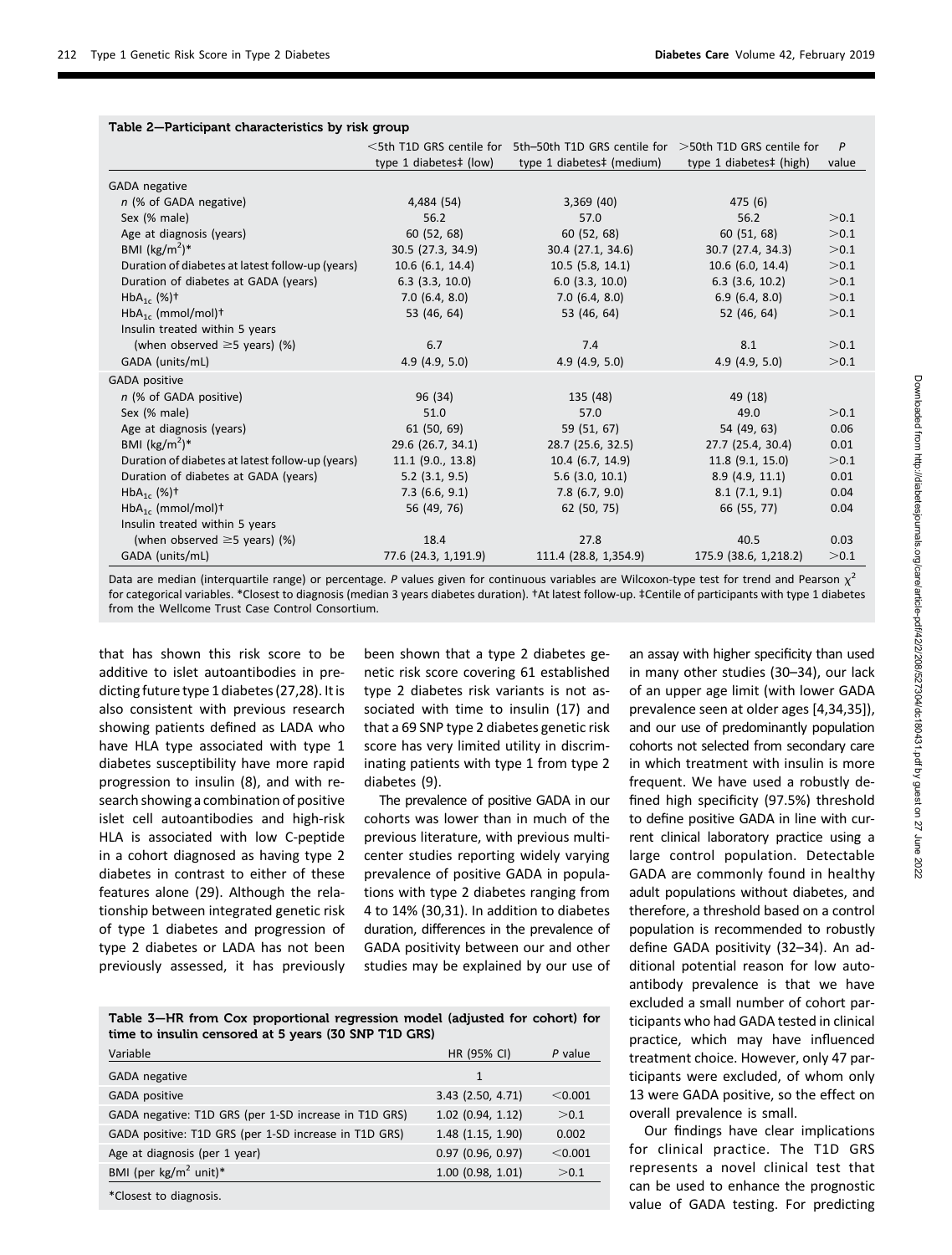[care.diabetesjournals.org](http://care.diabetesjournals.org) Grubb and Associates 213

future insulin requirement in patients with apparent type 2 diabetes who are GADA positive, T1D GRS may be clinically useful and can be used as an additional test in the screening process. However, in patients with type 2 diabetes who are GADA negative, there is no benefit gained from genetic testing. This is unsurprising, as the prevalence of underlying autoimmunity in patients with a clinical phenotype of type 2 diabetes who are GADA negative is likely to be extremely low; therefore, most GADA-negative participants with high T1D GRS will have nonautoimmune diabetes. The use of this two-step testing approach may facilitate a precision medicine approach to patients with apparent type 2 diabetes; patients who are likely to progress rapidly are identified for targeted management, which may include increased monitoring, early therapy intensification, and/or interventions aimed at slowing progression (36,37).

The costs of analyzing the T1D GRS are relatively modest and may fall further, as genetic testing is rapidly becoming less expensive (38). Although the test cost could potentially be reduced further by using 10 SNPs or imputing HLA type alone, the majority of test costs are attributable to DNA extraction, sample handling, and test interpretation, with cost for genotyping additional SNPs as low as 10 cents per SNP. Savings would therefore be modest, and, although this study does not have sufficient statistical power to directly compare different risk scores in antibody-positive participants, this may come at a cost of reduced test accuracy. The use of a risk score approach has an additional advantage over using HLA alone, as it provides genetic information expressed as a simple-to-use continuous variable.

Although using the T1D GRS alone in those who are GADA positive may have clinical utility, approaches that go beyond single tests and thresholds to integrate the T1D GRS with other predictors of insulin requirement may be the optimal way to use this investigation. The T1D GRS provides a continuous measure of risk, and therefore, dichotomizing the result to use thresholds will lose predictive value. It is additive to other predictive features (for example, age of diagnosis, which is freely available). Although the negative predictive value of a low T1D GRS in

participants with GADA is high  $\leq$ 5th centile 82%), positive predictive values are modest, with the majority of high T1D GRS participants not requiring insulin by 5 years. Therefore, approaches that combine different predictive features on a continuous basis, using prediction models (clinical calculators), may have the greatest utility in accurately predicting future insulin requirement in this group and are an important area for future research (39). Additional areas for future research include the association between T1D GRS and progression in which multiple islet autoantibodies have been tested and assessment in a prospective setting in which islet autoantibodies have been measured at diabetes diagnosis.

In conclusion, a T1D GRS alters the clinical implications of a positive GADA test in patients with clinical type 2 diabetes and is independent of and additive to clinical features. This therefore represents a novel test for identifying patients with rapid progression in this population.

Acknowledgments. The authors thank the participants who took part in these studies and the research teams who undertook cohort recruitment. The authors also thank Rachel Nice of the Department of Blood Sciences, Royal Devon and Exeter Hospital, for assistance with conducting the study; all of the participants in the GoDARTS study, the general practitioners, the Scottish School of Primary Care (Glasgow, Scotland, U.K.) for help in recruiting the participants, and the whole team, which includes interviewers, computer and laboratory technicians, clerical workers, research scientists, volunteers, managers, receptionists, and nurses; the Health Informatics Centre, University of Dundee, for support in managing and supplying the anonymized data; and NHS Tayside, the original data owner.

Funding. The Wellcome Trust United Kingdom Type 2 Diabetes Case Control Collection (Go-DARTS) was funded by the Wellcome Trust (084727/Z/08/Z, 085475/Z/08/Z, and 085475/ B/08/Z) and as part of the EU Innovative Medicines Initiative SUMMIT program. GADA assessment in GoDARTS and DCS was funded by EU Innovative Medicines Initiative 115317 (DIRECT), resources of which are composed of financial contributions from the European Union's Seventh Framework Programme (FP7/2007-2013) and European Federation of Pharmaceutical Industries and Associations companies in-kind contribution. The DCS cohort was partially funded by the Netherlands Organisation for Health Research and Development (Priority Medicines Elderly Programme 113102006). The DARE study was funded by the Wellcome Trust and supported by the Exeter National Institute for Health Research (NIHR) Clinical Research Facility. The MASTERMIND study was funded by the U.K. Medical Research Council (MR/N00633X/) and supported by the Exeter NIHR Clinical Research Facility. The PRIBA study was funded by the NIHR (U.K.; DRF-2010-03-72) and supported by the Exeter NIHR Clinical Research Facility. T.J.M. is an NIHR Senior Clinical Senior Lecturer. A.T.H. and B.M.S. are supported by the Exeter NIHR Clinical Research Facility. A.T.H. is a Wellcome Trust Senior Investigator and NIHR Senior Investigator. R.A.O. is supported by a Diabetes UK Harry Keen Fellowship (16/0005529). E.R.P. is a Wellcome Trust New Investigator (102820/Z/13/Z). A.G.J. is supported by an NIHR Clinician Scientist Award (CS-2015-15-018).

The views given in this article do not necessarily represent those of the NIHR, National Health Service, or Department of Health. Duality of Interest. No potential conflicts of interest relevant to this article were reported. AuthorContributions.A.L.G.,T.J.M.,F.R.,L.A.D., A.T.H., R.A.O., C.N.A.P., A.A.v.d.H., F.C., P.J.M.E., M.N.W., R.C.S., L.M.'tH., E.R.P., and A.G.J. researched the data. A.L.G., T.J.M., B.M.S., and A.G.J. conceived the idea and designed the study. A.L.G. analyzed the data with assistance from T.J.M., A.T.H., B.M.S., and A.G.J. A.L.G. drafted the manuscript with assistance from B.M.S. and A.G.J. A.L.G., T.J.M., F.R., L.A.D., A.T.H., R.A.O., C.N.A.P., A.A.v.d.H., F.C., P.J.M.E., M.N.W., R.C.S., L.M.'tH., E.R.P., B.M.S., and A.G.J. critically revised the manuscript and approved the final version. A.G.J. is the guarantor of this work and, as such, had full access to all of the data in the study and takes responsibility for the integrity of the data and the accuracy of the data analysis.

Prior Presentation. Parts of this study were presented in abstract form at the Diabetes UK Professional Conference, London, U.K., 14–16 March 2018.

#### References

1. U.K. Prospective Diabetes Study Group. U.K. Prospective Diabetes Study 16. Overview of 6 years' therapy of type II diabetes: a progressive disease. Diabetes 1995;44:1249–1258

2. Fonseca VA. Defining and characterizing the progression of type 2 diabetes. Diabetes Care 2009;32(Suppl. 2):S151–S156

3. Groop LC, Bottazzo GF, Doniach D. Islet cell antibodies identify latent type I diabetes in patients aged 35-75 years at diagnosis. Diabetes 1986;35:237–241

4. Turner R, Stratton I, Horton V, et al.; UK Prospective Diabetes Study Group. UKPDS 25: autoantibodies to islet-cell cytoplasm and glutamic acid decarboxylase for prediction of insulin requirement in type 2 diabetes. Lancet 1997;350: 1288–1293

5. Tuomi T, Groop LC, Zimmet PZ, Rowley MJ, Knowles W, Mackay IR. Antibodies to glutamic acid decarboxylase reveal latent autoimmune diabetes mellitus in adults with a non-insulindependent onset of disease. Diabetes 1993;42: 359–362

6. Pozzilli P, Di Mario U. Autoimmune diabetes not requiring insulin at diagnosis (latent autoimmune diabetes of the adult): definition, characterization, and potential prevention. Diabetes Care 2001;24:1460–1467